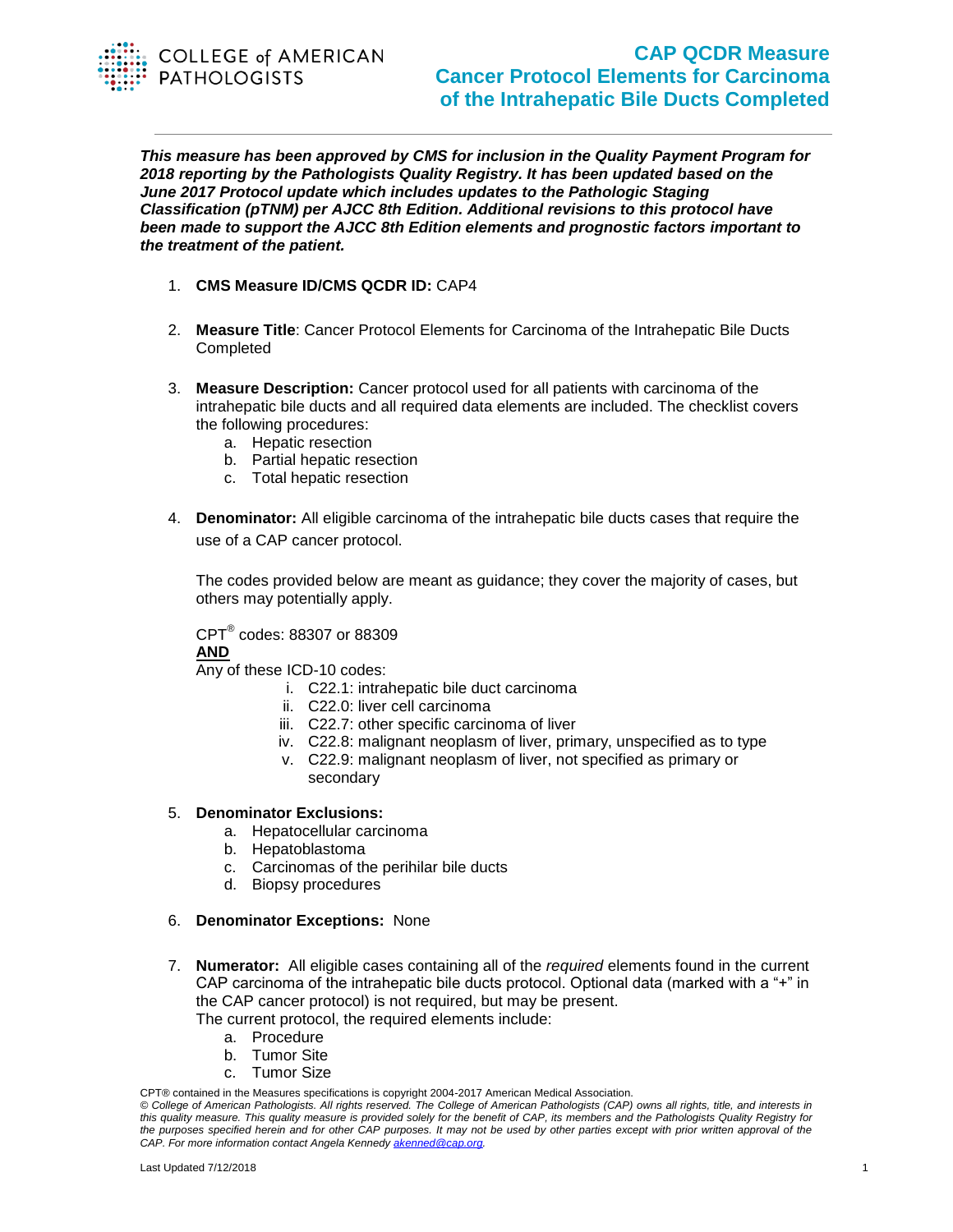

- d. Histologic Type
- e. Histologic Grade
- f. Tumor Extension
- g. Depth of Tumor Extension
- h. Margins
- i. Lymphovascular Invasion
- j. Perineural Invasion
- k. Regional Lymph Nodes
- l. Pathologic Stage Classification (pTNM, AJCC 8th Edition)
- *\* If an item is not applicable, an "N/A" listing is required.*
- 8. **Numerator Exclusions:** None
- 9. **Rationale:** The CAP cancer templates have been thoroughly researched and have been determined to contain all the elements that a clinician would need to appropriately treat a patient with a malignant disease. Therefore utilizing all the required elements found in a CAP template for malignant cases should be the very definition of a high quality report and serve as a measure of pathologist performance. An accurate and complete diagnosis as would be found in a high quality pathology report with the CAP cancer template is crucial to successful patient treatment and outcomes.
- 10. **NQF Number:** N/A
- 11. **eCQM Number:** N/A
- 12. **NQS Domain:** Effective Clinical Care
- 13. **Outcome or High Priority?:** No
- 14. **High Priority Type:** N/A
- 15. **Measure Type:** Process
- 16. **Inverse Measure:** No
- 17. **Proportional Measure:** Yes
- 18. **Continuous Variable Measure:** No
- 19. **Ratio Measure:** No
- 20. **If Continuous Variable and/or Ratio is chosen, what would be the range of the score(s)?**: N/A
- 21. **Number of performance rates to be submitted:** 1

CPT® contained in the Measures specifications is copyright 2004-2017 American Medical Association. *© College of American Pathologists. All rights reserved. The College of American Pathologists (CAP) owns all rights, title, and interests in this quality measure. This quality measure is provided solely for the benefit of CAP, its members and the Pathologists Quality Registry for the purposes specified herein and for other CAP purposes. It may not be used by other parties except with prior written approval of the CAP. For more information contact Angela Kennedy [akenned@cap.org.](mailto:akenned@cap.org)*